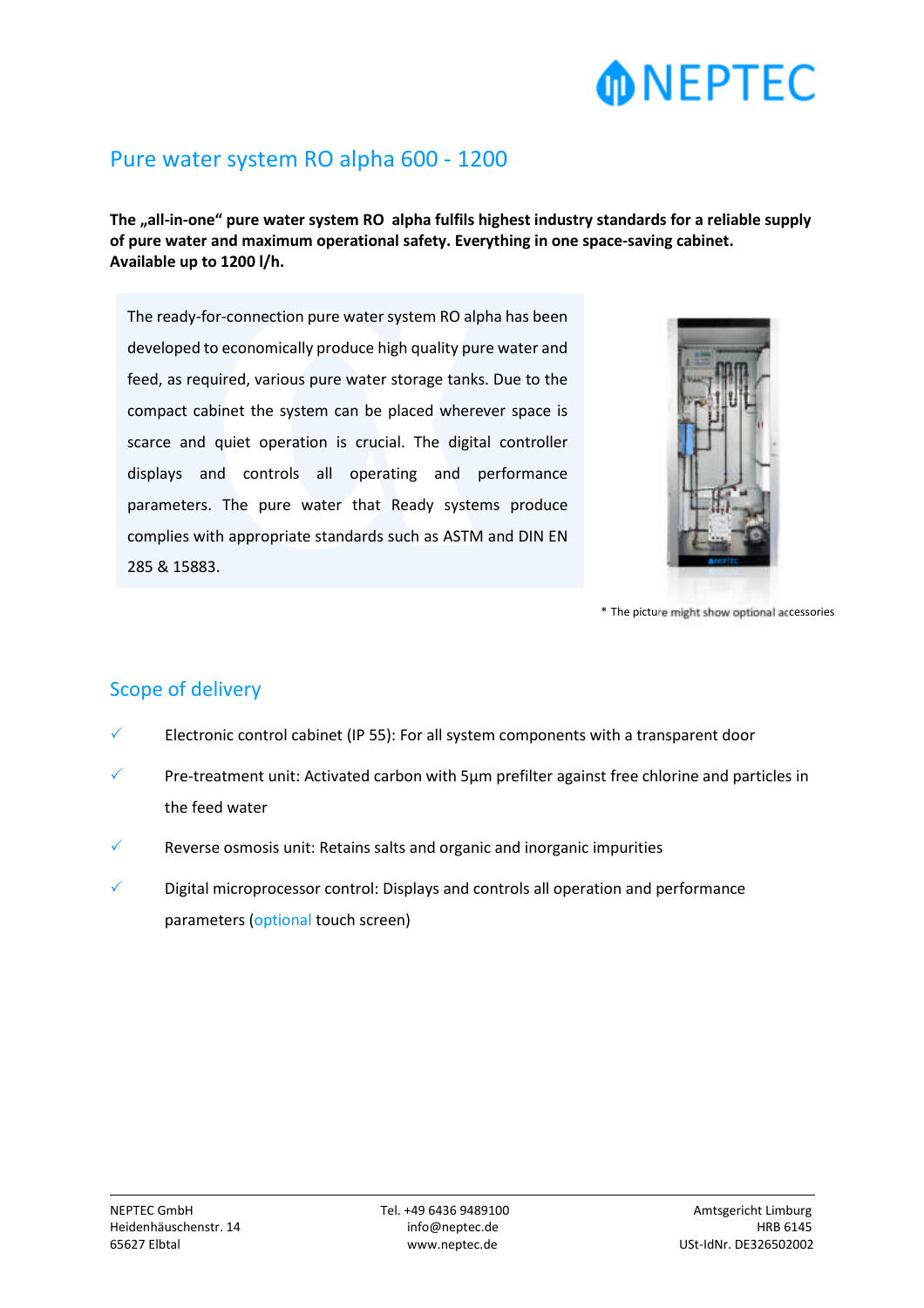# **NEPTEC**

#### Reverse osmosis unit

- Concentrate recycling for minimum wastewater
- Measuring cell for determination of pure water conductivity
- Piping made of PA, PP and stainless-steel
- Solenoid valves for raw water and quality rinse
- Safety pressure switch for switch-off when the feed water pressure is too low
- High pressure pump for generation of the operating pressure with dry-run protection
- Reverse osmosis membranes with pressure tube and all necessary fittings
- Operating and feed water pressure gauge for system monitoring and fault diagnosis
- Flow meters for monitoring and adjusting the permeate and concentrate flow
- Regulating valves for setting the operating pressure and the WCF rate (proportional production rate)

#### Optional components – Touch display

- Choice of languages (English, French, German)
- Graphic TFT display (800×480, touch panel) with easy to use menu
- Security of program information against supply failure
- Up to 6 Recorder outputs 0(4)-20mA for recording measurements
- Possible Relay card with 4 powered outputs and 3 potential free outputs
- Possible RS232 and RS485 communication for log data
- Possible Ethernet communication for web server, e-mail function and remote control



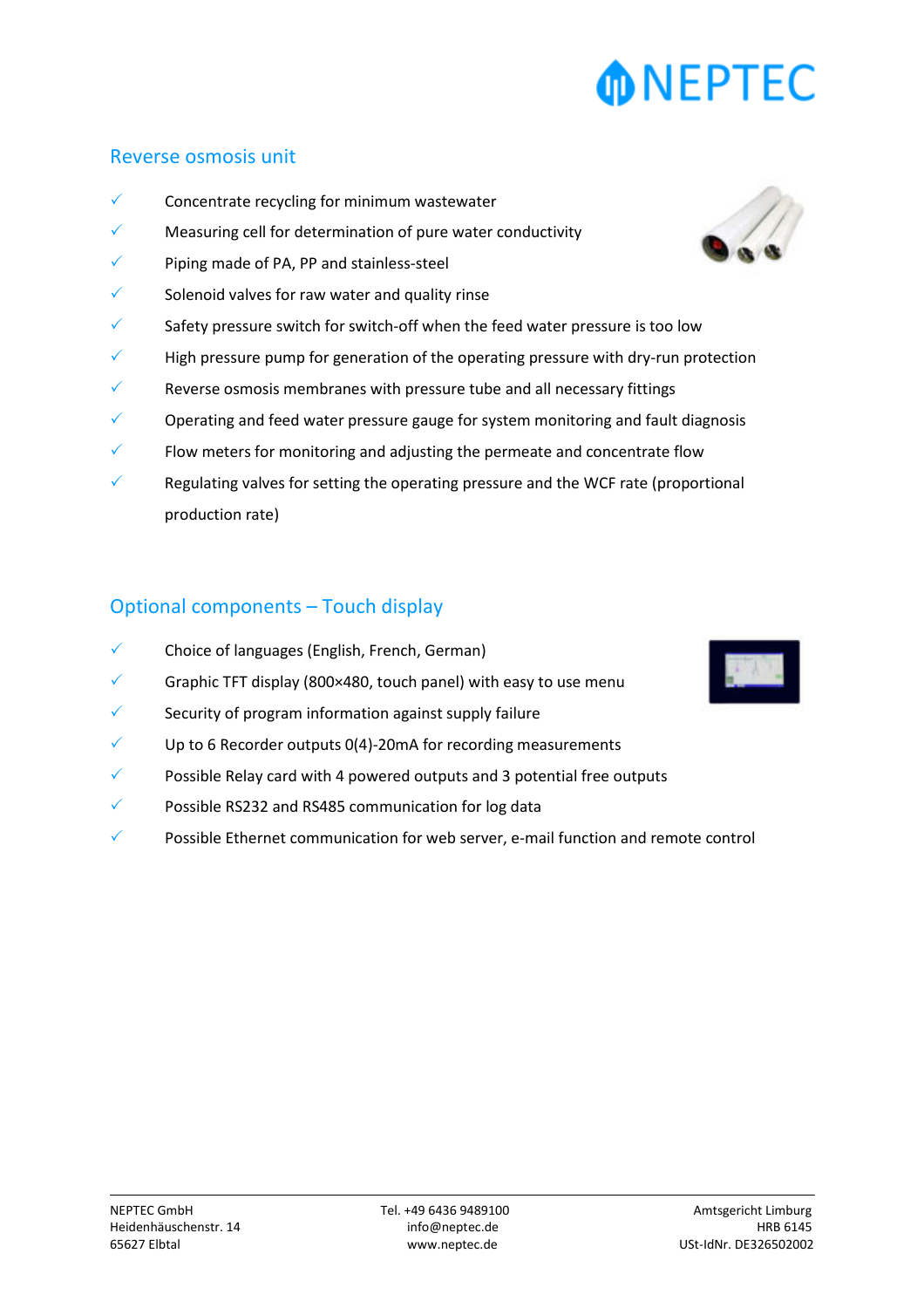# **MDNEPTEC**

### Dimensions:





## Feed water requirements

| Feed water quality   | Potable drinking water acc. to DIN 2000 |
|----------------------|-----------------------------------------|
| Conductivity at 25°C | $<$ 2000 $\mu$ S/cm                     |
| Chlorine             | $< 0.01$ mg/l                           |
| Iron and manganese   | each < $0.05$ mg/l                      |
| CO <sub>2</sub>      | max. $15 \text{ mg/l}$                  |
| SiO <sub>2</sub>     | max. $10$ mg/l                          |
| pH value             | 4 to 11                                 |